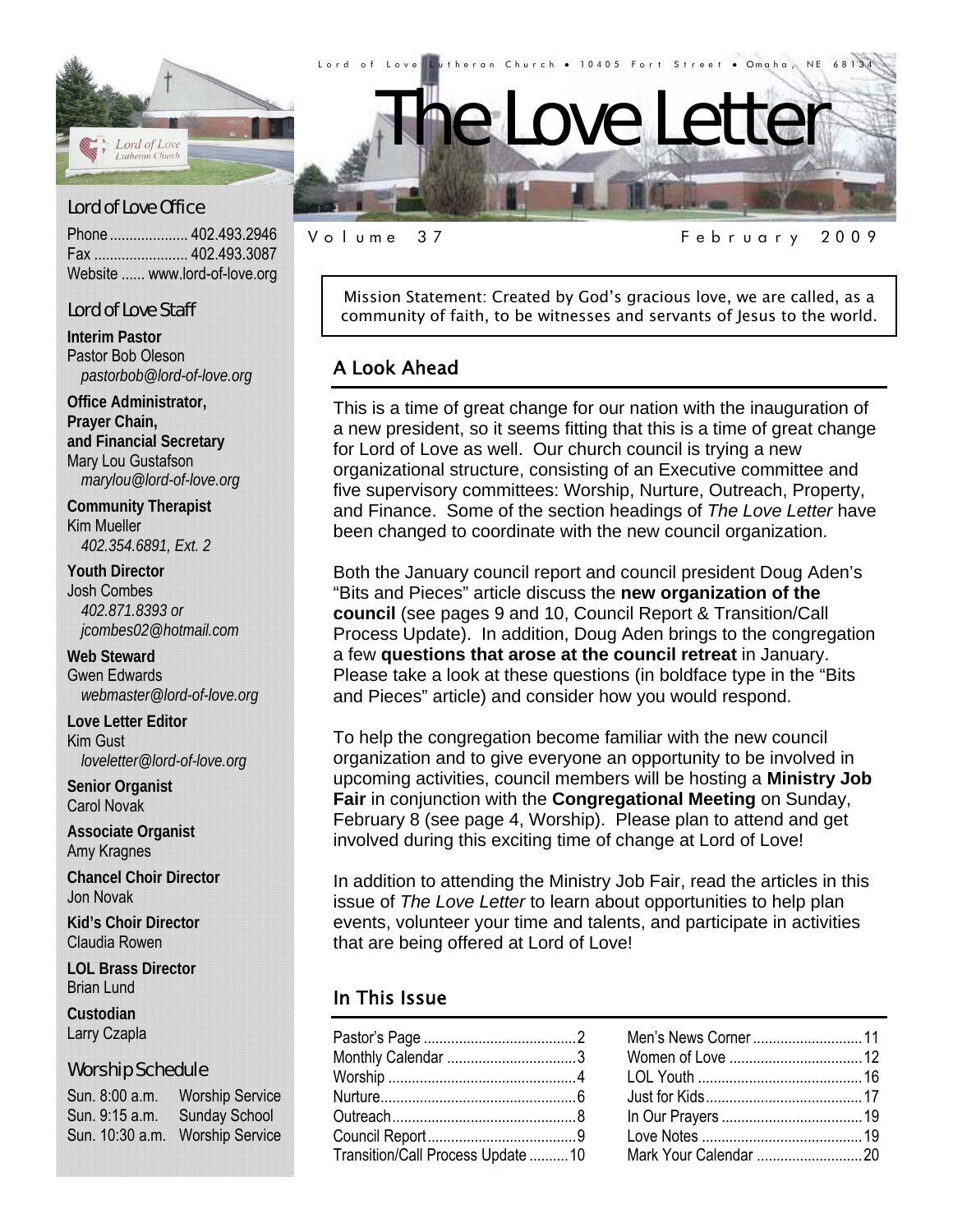#### Appreciative Inquiry by Pastor Bob

Dear Friends in Christ,

One of my major priorities as an Interim Pastor is preparing the church for the transition to a new pastor. This work of preparation will include what Interim Pastors call "coming to terms with our history." Lord of Love has many wonderful memories from both the recent and the distant past. There are also some painful memories. This is to be expected in any church—in any human organization, for that matter.

It is normally easy for people to talk about the past if it is good; but where there have been hurts, the healing takes time. Over the years, there have been tensions, disagreements, and hurts over a number of issues in this church. When those feelings persist, everyone loses. And when you think about it, after a few years, it doesn't matter who was right and who was wrong. It is Lord of Love that suffers the most. New members and prospective members are usually "turned off" by disputes between congregation members or their pastors. It is hard for a church to be strong and growing if they are in the midst of conflict.

There is healing that has been noticeable in this church since I arrived last September. There is a positive self-image as well. This change is healthy for the congregation. It frees the membership to concentrate on spiritual growth, outreach to the community, and worship and to become the kind of church that others want to join.

It is now very important for our church leaders to try to help members move on and become the kind of church God wants us to be. When old complaints about past problems are repeated, it is the responsibility of church leaders (and everyone) to point to what the church is meant to be and what the church can do now and in the future.

In these next 6 months or so, I would like to introduce to the congregation *Appreciative Inquiry*. Appreciative Inquiry is a methodology of understanding and enhancing organizational innovation and I believe the most effective and invigorating way to create a new future for this church based on the best experiences of the past.

Appreciative Inquiry (or AI as it is now more frequently called) focuses on the spirit and energy that has created the miracle of any church. AI values a congregation's history, its personality, and its moments when it has found itself functioning at its best.

AI is neither a gimmick nor a short-lived panacea for a troubled congregation. But what AI can offer Lord of Love is help in preparing for your new pastor in a variety of ways. Besides building community and enabling a collaborative engagement in the future of your church, the appreciative experience will enable you to realize your vision. Overall, one can imagine that finding a congregation of energized and vibrant people with a clear sense of direction for themselves would be a position any new pastor would covet.

So stay tuned. More information to follow in the coming months....

Peace,

Pastor Bob

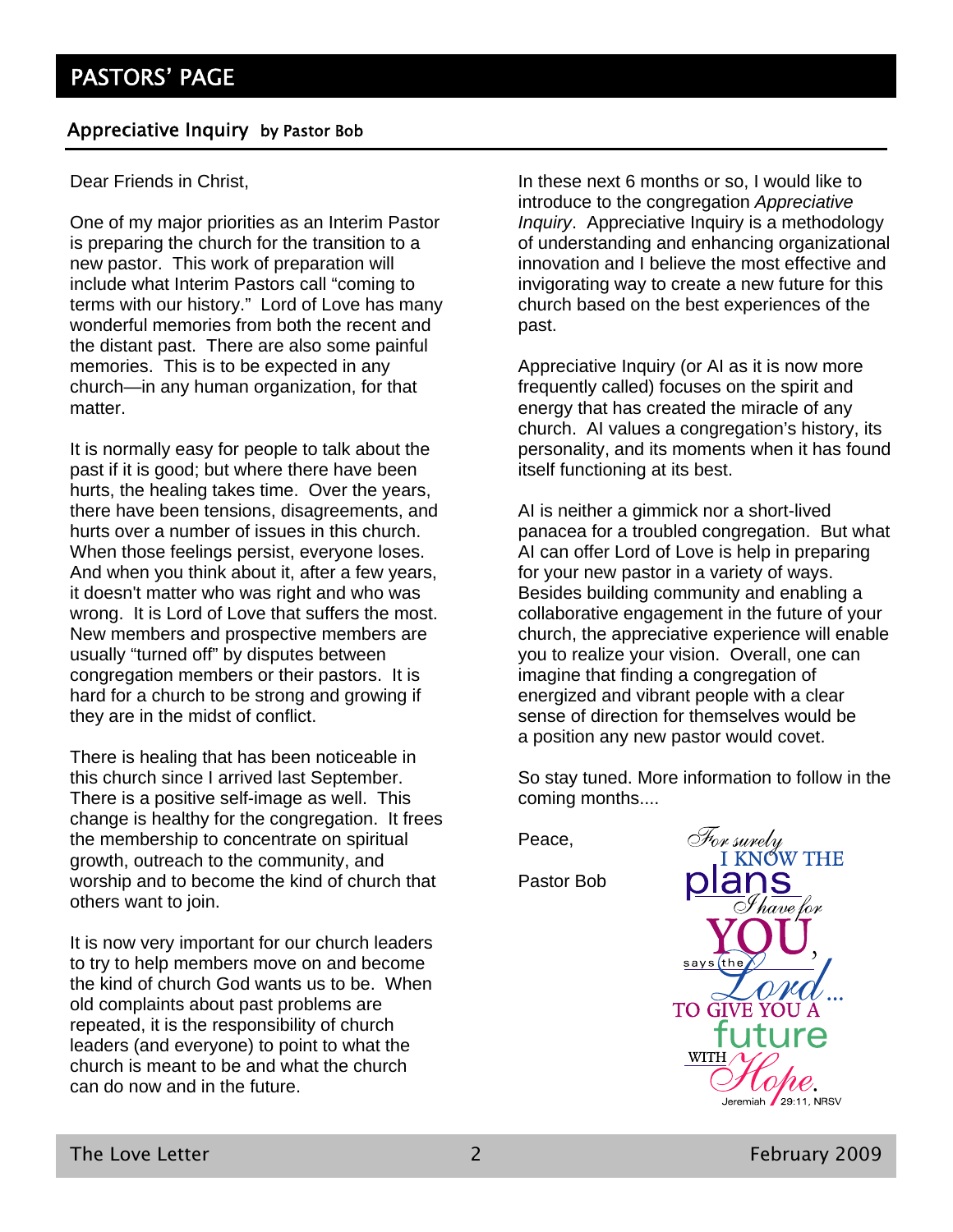# MONTHLY CALENDAR

| <b>February 2009</b>                                                                                                                       |                                                                                                |                                                                                                                       |                                                                                                                                                                           |                                                                                    |                                               |                                                                                                                                                     |
|--------------------------------------------------------------------------------------------------------------------------------------------|------------------------------------------------------------------------------------------------|-----------------------------------------------------------------------------------------------------------------------|---------------------------------------------------------------------------------------------------------------------------------------------------------------------------|------------------------------------------------------------------------------------|-----------------------------------------------|-----------------------------------------------------------------------------------------------------------------------------------------------------|
| <b>Sunday</b>                                                                                                                              | <b>Monday</b>                                                                                  | <b>Tuesday</b>                                                                                                        | Wednesday                                                                                                                                                                 | <b>Thursday</b>                                                                    | <b>Friday</b>                                 | <b>Saturday</b>                                                                                                                                     |
| 8:00am Worship &<br>Communion<br>9:15am Sunday<br>School<br>10:30am Worship &<br>Communion                                                 | $\overline{2}$<br>6:00pm LWT Study<br>@ Old Country<br><b>Buffet</b><br>8:00pm AA & AI<br>Anon | 3<br>9:00am Quilters<br>5:30pm YWCA<br>Men's Group<br>6:45pm First Place                                              | 4<br>4:45pm<br>Confirmation<br>5:30pm Supper<br>6:00pm Brass<br>6:00pm Luther Kids<br>6:00pm LWT Study<br>7:45pm Chancel<br>Choir                                         | 5<br>9:30am Text Study 8:00am Lord's<br>@ Guthrie's<br>7:00pm Boy Scouts 7:30pm AA | 6<br>Laughing Ladies                          | 7<br>7:00am Men's<br>Breakfast &<br><b>Bible Study</b><br>8:15am Prayer<br>Ministry<br>9:00am Craft Day<br>2:30pm Jennifer<br>Novak Haar<br>recital |
| 8<br>8:00am Worship &<br>Communion<br>9:15am Sunday<br>School<br>10:30am Worship &<br>Communion<br>11:30am Annual<br>Meeting               | 6:30pm Cub Scout<br>Leaders mtg.<br>8:00pm AA & AI<br>Anon                                     | 10<br>5:30pm YWCA<br>Men's Group<br>6:45pm First Place                                                                | 11<br>4:45pm<br>Confirmation<br>5:30pm Supper<br>6:00pm WELCA<br>Board<br>6:00pm Brass<br>6:00pm Luther Kids<br>6:30pm Ventures<br>Stewardship<br>7:45pm Chancel<br>Choir | 12<br>9:30am Text Study 7:30pm AA<br>@ Guthrie's<br>7:00pm Boy Scouts              | 13                                            | 14<br>7:00am Men's<br>Breakfast &<br><b>Bible Study</b><br>8:15am Prayer<br>Ministry<br>9:00am Morris<br>Shower                                     |
| 15<br>8:00am Worship &<br>Communion<br>9:15am Sunday<br>School<br>10:30am Worship &<br>Communion<br>11:30am Youth<br>Un-Baptismal<br>Party | 16<br>8:00pm AA & AI<br>Anon                                                                   | 17<br>9:00am Quilters<br>5:30pm YWCA<br>Men's Group<br>6:45pm First Place                                             | 18<br>4:45pm<br>Confirmation<br>5:30pm Supper<br>6:00pm Luther Kids<br>6:00pm Brass<br>7:45pm Chancel<br>Choir                                                            | 19<br>9:30am Text Study 8:00am Lord's<br>@ Guthrie's<br>7:00pm Boy Scouts          | 20<br>Laughing Ladies<br>@ Crane<br>7:30pm AA | 21<br>7:00am Men's<br>Breakfast &<br><b>Bible Study</b><br>8:15am Prayer<br>Ministry<br>5:00pm Blue &<br>Gold Banquet                               |
| 22<br>8:00am Worship &<br>Communion<br>9:15am Sunday<br>School<br>10:30am Worship &<br>Communion<br>1:00pm AA District<br>18 Mtg.          | 23<br>8:00pm AA & AI<br>Anon                                                                   | 24<br>5:30pm YWCA<br>Men's Group<br>6:45pm First Place<br>7:00pm<br>Sunnyslope/Sun<br>nview<br>Neighborhood<br>Assoc. | 25<br>7:00pm Ash Wed.<br>Service                                                                                                                                          | 26<br>9:30am Text Study 7:30pm AA<br>@ Guthrie's<br>7:00pm Boy Scouts              | 27                                            | 28<br>Novak - Suzuki<br>event<br>7:00am Men's<br>Breakfast &<br><b>Bible Study</b><br>8:15am Prayer<br>Ministry                                     |
|                                                                                                                                            |                                                                                                |                                                                                                                       |                                                                                                                                                                           |                                                                                    |                                               |                                                                                                                                                     |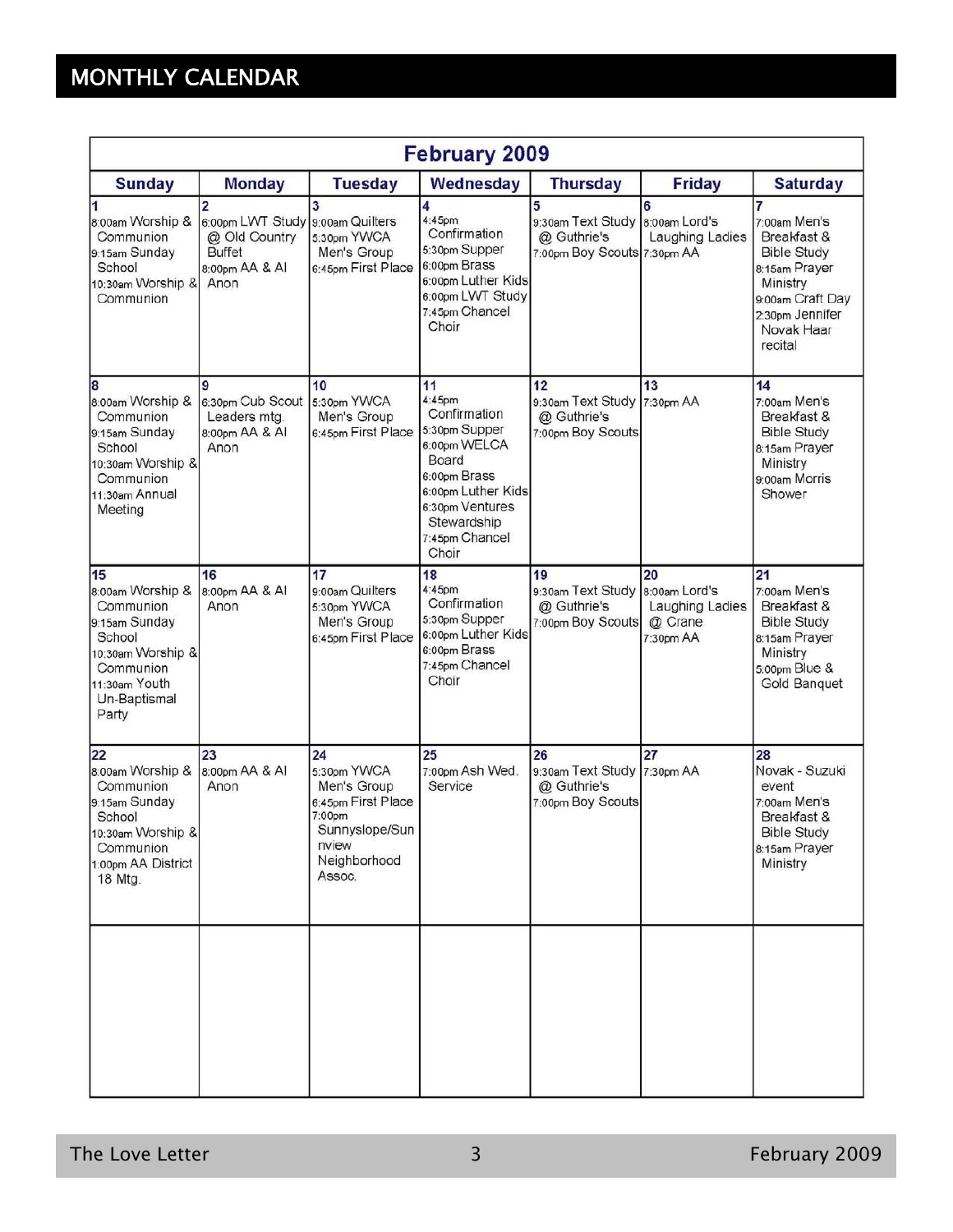#### Council Restructuring – Worship

Under the new restructuring of our congregational council, Worship is designated as one of the five committees (Worship, Nurture, Outreach, Property, and Finance). Some of the items formerly part of the Worship & Witness committee have been turned over to the Outreach committee (visitor welcoming activities, new members, advertising and signage) and instrument maintenance is moved to Property.

The structure of the new Worship Committee is now divided into two major segments:

- Under Worship Planning (Karen Mullen), the following teams are included: the Worship Planning Team; the Choir, the LOL Brass, Visuals (flowers, banners, and decorations), and Special Worship Services (Ecumenical, Graduation Acknowledgement, etc.).
- Under Worship Support (Deb Gillespie) are the following teams: Scheduling of Liturgists, Bell Ringers, and Communion Servers; Altar Guild; Ushers; Tape Ministry; Greeters; Nursery; and Keeping Attendance Statistics.

## CONGREGATIONAL MEETING AND MINISTRY JOB FAIR

## **February 8, 2009**

This is your chance to get involved! Each council committee will have a table. Stop by, check out the opportunities to volunteer and participate, and sign up!



#### Input Wanted Regarding Church Nursery

The way our church nursery will be used is currently being discussed by the church council. It is time to make a decision to either continue to staff our nursery for each service to allow parents to leave their little ones there during worship services or to just keep the nursery as a room parents may take their children to as needed, operating as a "cry room."

Through the years, we have tried numerous ways to staff the nursery, including using adult volunteers, using junior and senior high youth volunteers, and hiring an individual from outside the church to assume that position. Those who have volunteered are greatly appreciated, but it remains a difficult task to find helpers for nursery duty. At the council retreat in January, it was strongly urged that if we have supervision in the nursery, those who "work" there should be adults and have "Safe Environment Training," which likely can be achieved through the use of a training video.



Before a decision is made, Karen Mullen and Debra Gillespie would welcome input from parents of young children as well as suggestions from others in the congregation about this issue. Please share your honest opinions about the use of our nursery. How important is it to you to have the nursery staffed for every service? Would you be willing to volunteer once in awhile or to find others to take a turn? Are we overlooking something? We certainly want to explore all options before announcing a decision, and your input will assist us in that goal. Please send your thoughts via email to Debra Gillespie at keith-debgillespie@cox.net.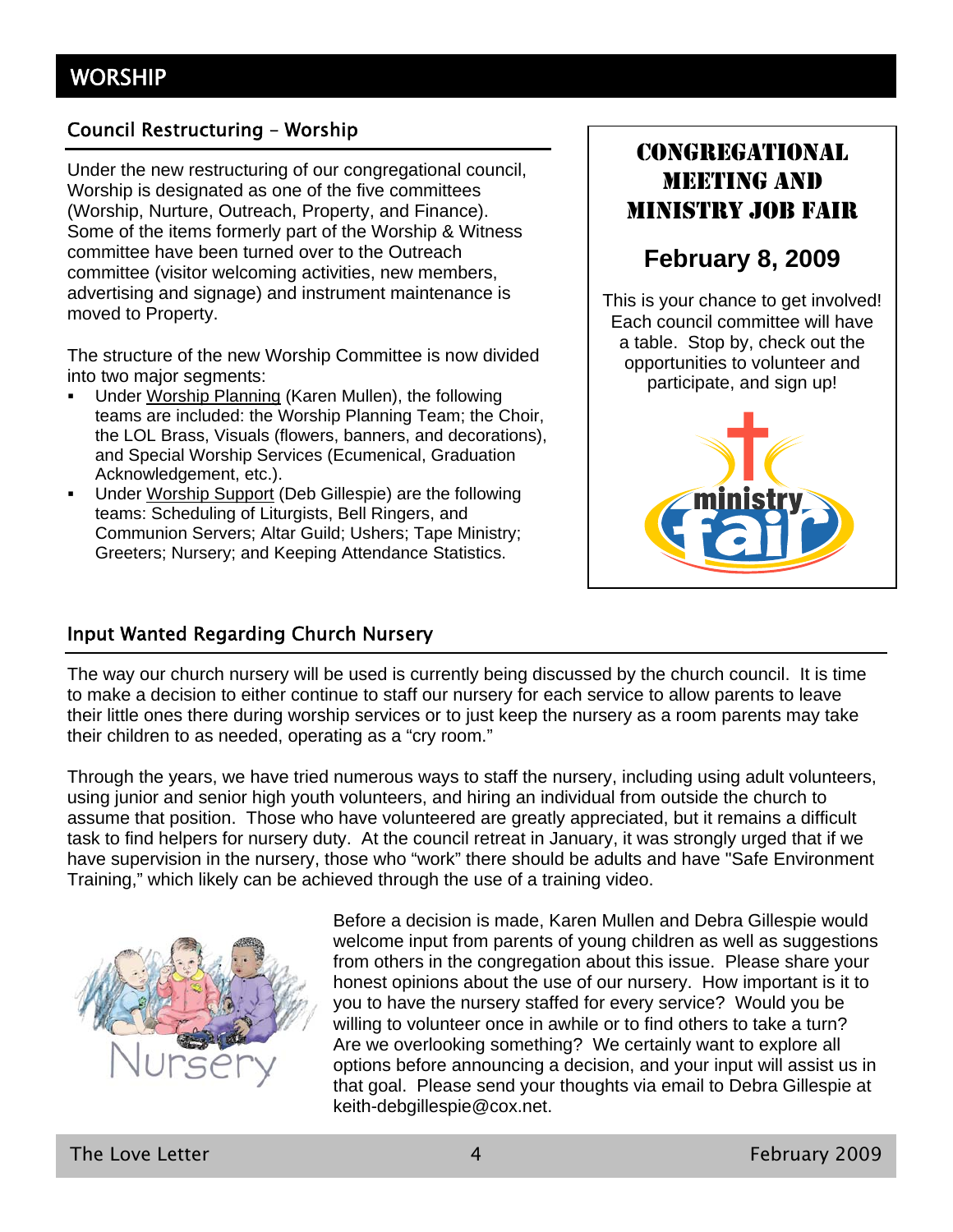#### Lord of Love Hosts Ecumenical "Baptism of our Lord" Service

On January 11, 2009, Lord of Love hosted an ecumenical event that has been celebrated yearly since its inception during the time of Pastor Frank Reisinger at LOL. Eight congregations from the northwest part of Omaha participated: All Saints Episcopal, Holy Cross Lutheran, St. Elizabeth Ann Seton Catholic, Northwest Hills Church of Christ, St. Michael Lutheran, St. James Catholic, St. Vincent de Paul Catholic, and Lord of Love Lutheran.

The service focused on our shared celebration of the Baptism of Our Lord. Eight celebrants led us in worship, and a combined choir from many of these churches glorified God in song. The church members attending also renewed their baptism in a procession to the font and mutual blessing of each other with water from the combined churches. A St. Michael Lutheran bell choir and a recorder ensemble as well as our own LOL Brass provided additional musical praise. Those attending were invited to come to the Fellowship Hall following the worship for coffee, cookies, and an opportunity to mingle.



We owe a lot of thanks to Jon Novak and our choir; Brian Lund and the Brass; Deb Lund, who assisted with planning; and Carol Novak at the organ. As always, your contributions were highly appreciated by all who attended!

|                          | February 1                                              | February 8                          | February 15            | February 22                            |
|--------------------------|---------------------------------------------------------|-------------------------------------|------------------------|----------------------------------------|
| Greeter(s)               |                                                         |                                     |                        |                                        |
| 8:00a.m.                 |                                                         |                                     |                        |                                        |
| 10:30 a.m.               |                                                         |                                     |                        |                                        |
| Liturgist                |                                                         |                                     |                        |                                        |
| 8:00 a.m.                | Paul Murphy                                             | Marilyn Thomsen                     | <b>Brian Lund</b>      | Karen Armitage                         |
| 10:30 a.m.               | Randi VenHuizen                                         | Lori Vandeventer                    | Claudia Rowen          | <b>Rex Quadhamer</b>                   |
| <b>Communion Servers</b> |                                                         |                                     |                        |                                        |
| 8:00a.m.                 | Volunteers please                                       | Doug and Cathy Aden                 | Brian and Deb Lund     | Armitage family                        |
| $10:30$ a.m.             | <b>Brad and Randi</b><br>VenHuizen                      | Concannon family                    | Rowen family           | Edwards family and<br>Quadhamer family |
| <b>Altar Care</b>        |                                                         |                                     |                        |                                        |
| 8:00 a.m.                | Evelyn Sacrider,<br>Cathy Aden                          | Doug and Rose Roberts               | Deb Christenson        | Ed and Marjorie Keiser                 |
| $10:30$ a.m.             | Diana Haye,<br>Marcia Roads                             | Randi VenHuizen,<br>Debra Gillespie | Brenda and Suzanne Mac | Rowen family                           |
| <b>Ushers</b>            |                                                         |                                     |                        |                                        |
| 8:00 a.m.                | Joe, Josh, and Jason Combes, Ed Guthrie, Brian Shinrock |                                     |                        |                                        |
| 10:30 a.m.               | Dennis Morrissey, Tom Lauritsen, Nathan Olson           |                                     |                        |                                        |

#### Lord of Love's Worship Servants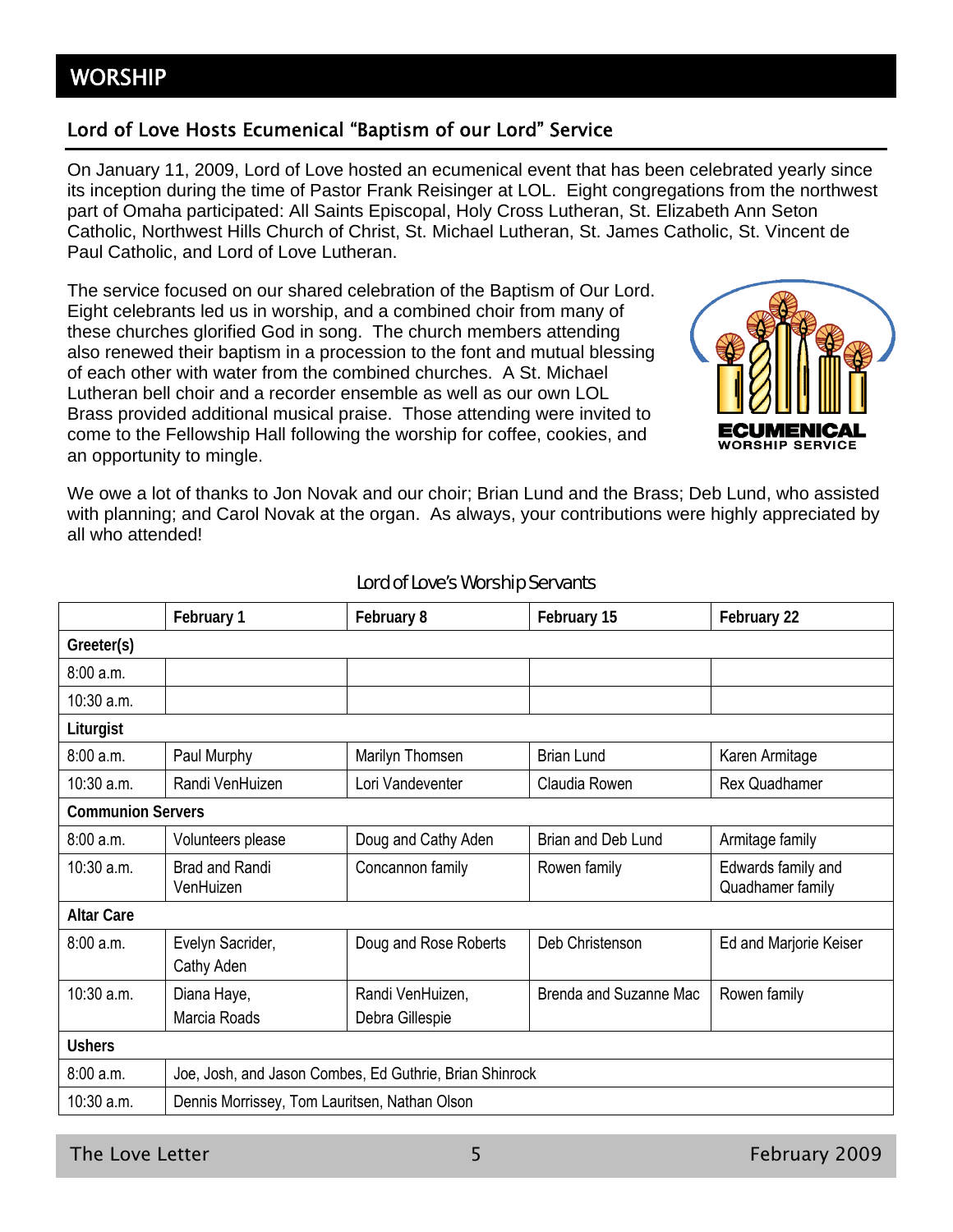#### Nurture Committee Seeks Support

The Nurture Committee serves to take care of or nurture those connected to our Lord of Love family through many ministry teams. We are seeking people who are interested in learning more about our ministry teams and would consider an area of ministry they would enjoy serving in or supporting. Opportunities range from one-time events to several weeks or even longer. Think about your interests and talents, and stop by our table at the Lord of Love Ministry Job Fair on Sunday, February 8. We look forward to connecting with you!



#### No Experience Necessary

No Experience Necessary, a casual Bible study, meets every other Monday at the Vandeventer's. We meet at 7:00 p.m. and are done by 8:30 p.m. Come relax, learn, and enjoy some fellowship. Call Brian or Lori at 573-5964 for the address, directions, and details. Meeting dates in February are the 9th and 23rd. Meeting dates in March are the 9th and 23rd.



#### Be a Part of Lenten Souper Suppers!

Can you believe Lent is just around the corner? Soon it will be the time of year that we traditionally come together through fellowship, soup, and Wednesday night worship. Hurry and grab a few friends, your family, or church group to volunteer to cook soup for one of the Wednesday nights during Lent (March 4 through April 1). If you are interested in participating, contact Heather Christensen at rnh94@yahoo.com or 415-4571 to reserve your date.



### Vacation Bible School

VBS will be here soon. We are in the preliminary planning stages of this year's program offering. We have chosen to bring representatives of Carol Joy Holling to run this

year's camp. It's sure to be filled with song, laughter, and learning about God's love in fun ways. Mark your calendar for the week of July 13th! More details to come soon.

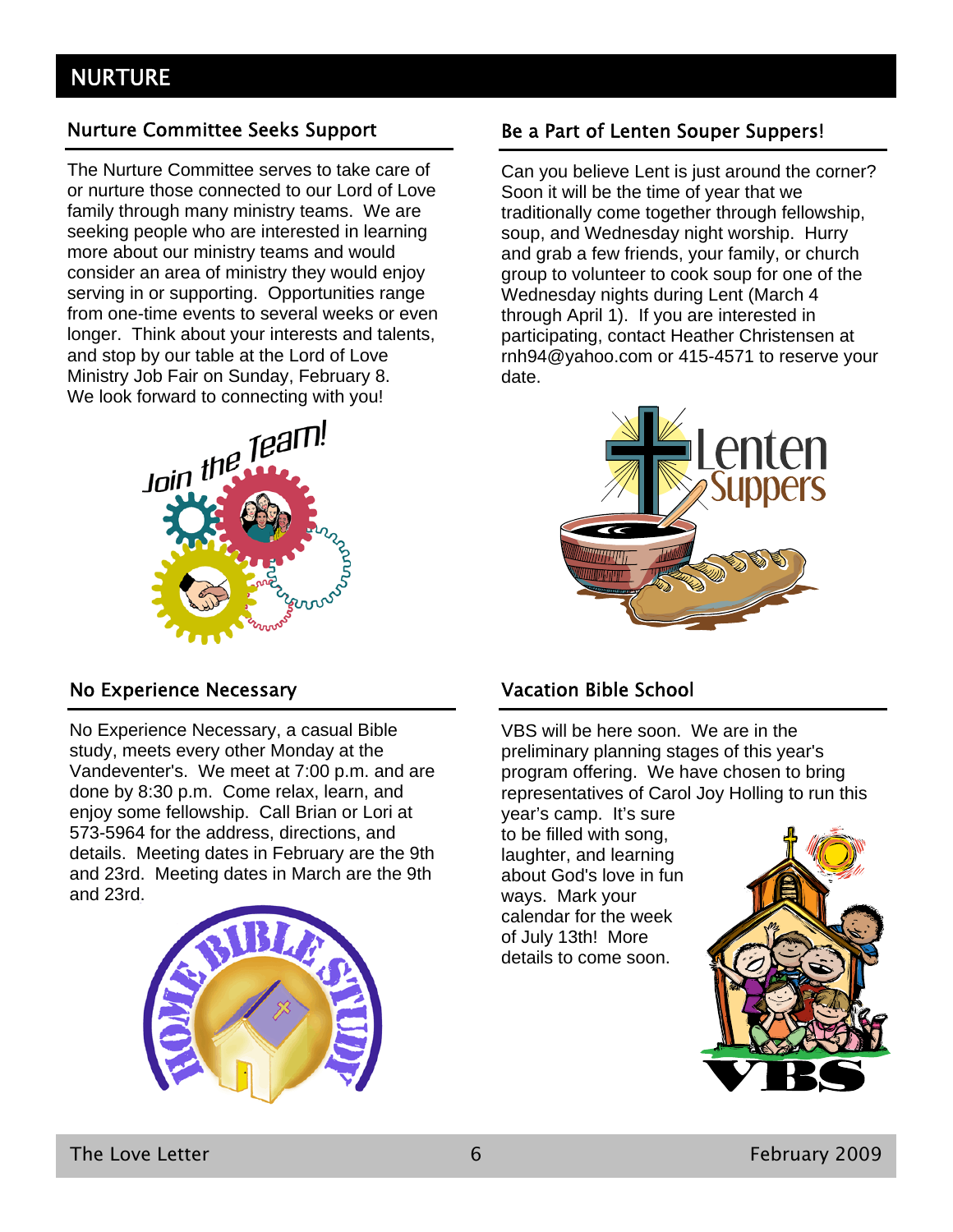#### Sunday School Students Go Spelunking!

Have you noticed a new enthusiasm for the preschool through 6th grade Sunday School? Not only do we have a new Sunday School coordinator, Cathy Petrick, who is doing a fabulous job, but we also have new curriculum! We are using the Living Inside Out series from Group Publishing. This curriculum explores many areas of the Bible with practical application and learning through fun videos, games, crafts, and plays. Living Inside Out shares Bible truths in fun, memorable ways. Children learn how to practice their faith at school...at home...in

friendships… With Living Inside Out, kids move beyond applying faith to actually living it out. By providing Daily Challenges™, kids have the chance to practice faithful living after leaving the Sunday school classroom. Look for weekly handouts to help with this practice.





Our current session is a Spelunkers Module. The Bible lessons in this module help kids see the Bible as a guide as they practice living out their faith with these Bible stories:

- Paul's Charge to Timothy
- Paul Preaches at Antioch
- David Loves God's Word
- Paul Explains How Christians Grow Strong

You may see some Spelunkers activities such as cave hunts, special flashlights, treasure exploration, and a quirky character named Dr. S.P. Lunker sharing experiences with the children.



#### Weekly Education Opportunities at Lord of Love

| Sunday<br>9:15 a.m. | Sunday School (Preschool - High School) @ | Wednesday<br>$4:45$ p.m. | Confirmation ( $7th$ & $8th$ grades) @ LOL Abraham                               |
|---------------------|-------------------------------------------|--------------------------|----------------------------------------------------------------------------------|
|                     | <b>LOL Classrooms</b>                     |                          | Room                                                                             |
|                     | Adult Studies @ LOL Abraham, Mary, and    | 6:00 p.m.                | Luther Kids ( $1st - 6th$ grades) @ LOL Preschool                                |
|                     | Joseph Rooms                              | 6:00 p.m.                | Lutheran Woman Today Bible Study @ LOL<br>Joseph Room (first Wednesday of month) |
| Monday              |                                           |                          |                                                                                  |
| 6:00 p.m.           | Lutheran Woman Today Bible Study @ Old    | Thursday                 |                                                                                  |
|                     | Country Buffet (first Monday of month)    | $9:30$ a.m.              | Text Study @ Guthries                                                            |
| 7:00 p.m.           | No Experience Necessary Bible Study @     |                          |                                                                                  |
|                     | Vandeventers (every other Monday)         | Saturday                 |                                                                                  |
|                     |                                           | $7:00$ a.m.              | Men's Breakfast and Bible Study @ LOL                                            |
| Tuesday             |                                           |                          | <b>Fellowship Hall</b>                                                           |
| 6:45 p.m.           | First Place Bible Study @ LOL Joseph Room |                          |                                                                                  |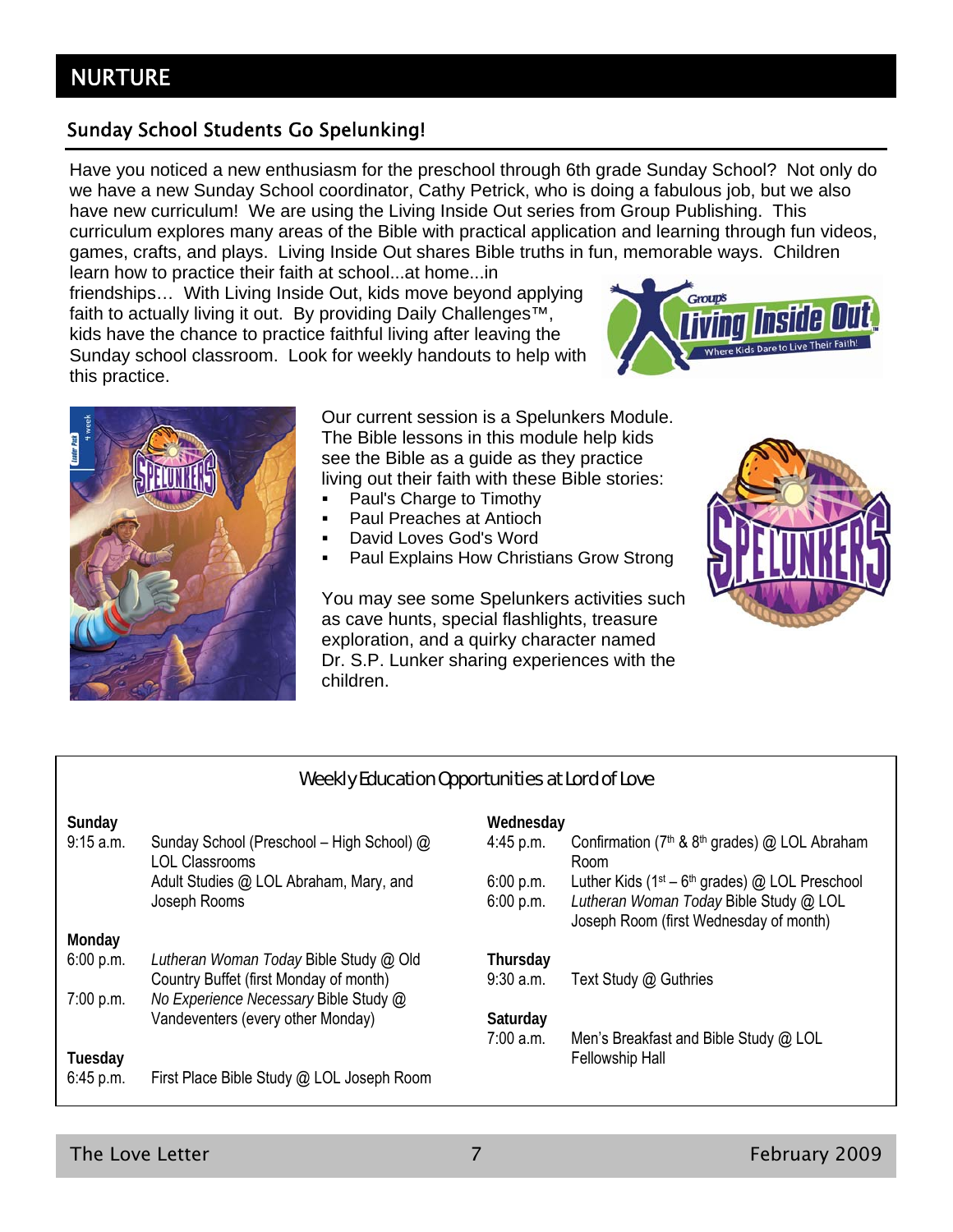#### Lord of Love Missions Committee Update

Thanks again to all of you who have brought items for the barrel and wheel barrow and for your special offerings for our hunger projects this past year. You have touched many lives with the gift of food! Thanks to your generosity, through our special offerings and mission fund that is 3 percent of our income, thousands of dollars have gone to the Lutheran Pantry, Project Hope, and the Food Bank.

The Missions Committee met recently and decided that we will continue to stress Hunger in the Omaha area through August. We will carry on in requesting items for Project Hope and will send our special offerings and mission budget offerings to the Lutheran Pantry, Project Hope, and the Food Bank.



Later this spring, the Missions Committee will seek input for ideas of targeted mission/outreach that could receive our mission dollars, time, and treasures. The new emphasis would begin in September. Two other activities that will continue are encouraging people to volunteer at the local hunger agencies and having a community garden project for another year.

Please maintain your generous gifts. Non-perishable food and health care staples, money, and time are ongoing needs. Thanks to those who have already volunteered for tasks at the Food Bank and Project Hope. Special thanks go to Dan and Ruth Manning and Gary Ramsay for the many carloads of items delivered to Project Hope.



Call the Food Bank (402-331-1213) or Project Hope (402-453-3774) or check the display board in the Narthex and take a tab for contact information for a task you would like to do. There has been a bigger demand than ever for volunteer help and for food and staple items, so your kindness and generosity are truly appreciated.

### Good Used Baseball Gloves

How about checking your basement, back entry, and garage for good baseball gloves your family no longer uses? We are collecting them to send to the Oaks Indian Mission in Oaks, Oklahoma. There will be a box in the narthex labeled "Oaks Indian Mission." We need the baseball gloves by Sunday, February 15. Thanks!

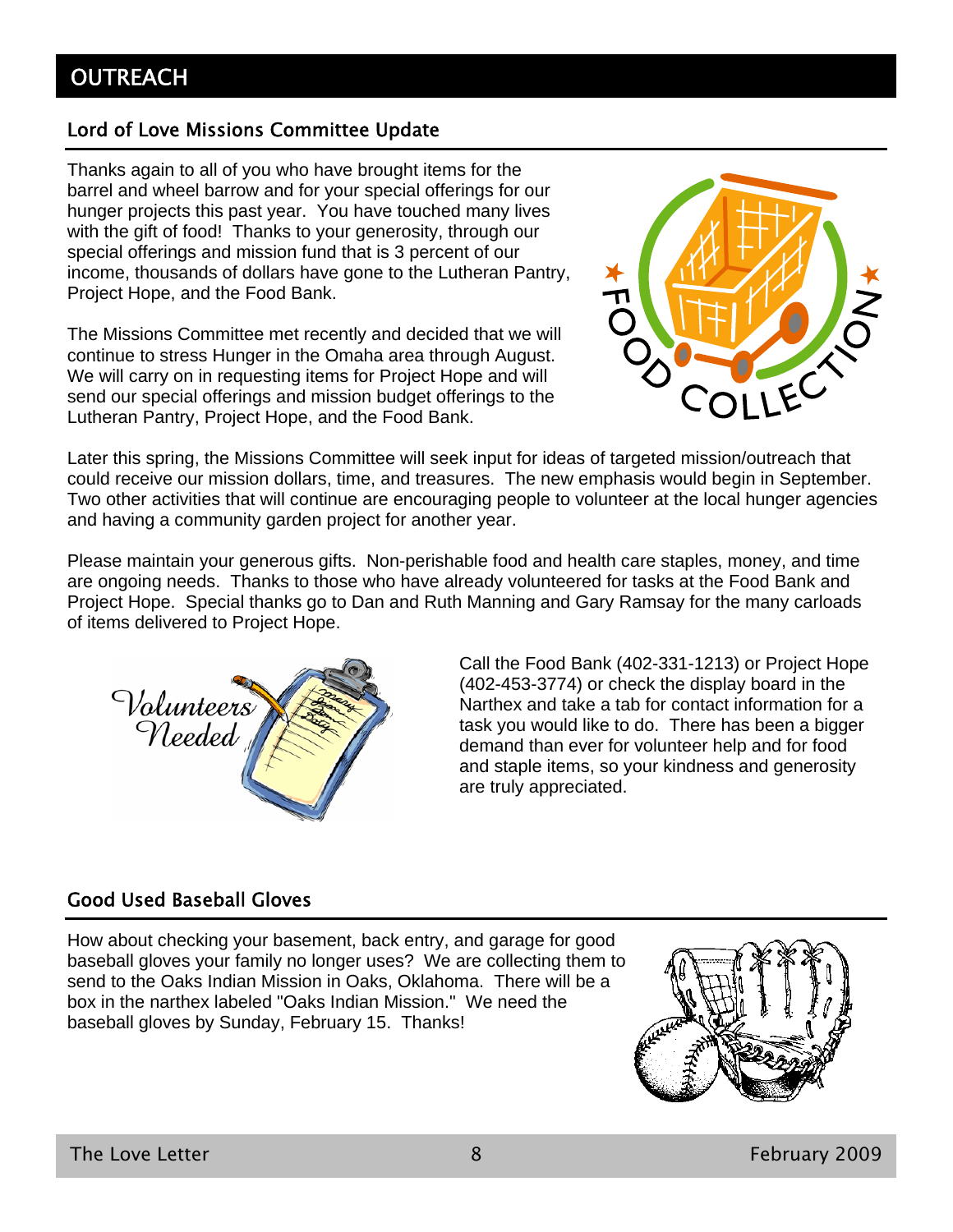## COUNCIL REPORT & TRANSITION/CALL PROCESS UPDATE

#### January 2009 Council Report by Don Rowen, Council Vice-President

The January meeting of the church council was a retreat held on the evening of Friday, January 16 and during the day on Saturday, January 17. On Friday night, the retreat consisted mainly of activities designed to help the council members get to know each other better. Many council members had dinner together at Matt's Grill. Then, activities included sharing our current favorite Bible verse and the reason for our selection, telling our personal history, and playing the "two truths and a lie" game. Pastor Bob also shared his ideas for an Appreciative Inquiry activity he is planning for the church to help the congregation reflect upon and come to terms with our past history.

On Saturday morning, the retreat reconvened. After devotions, the council members were given training about council and church procedures and guidelines. The council then discussed and decided to try the new organizational structure we were considering testing this year. The new organization consists of five supervisory committees: Worship, Outreach, Nurture, Finance, and Property. The council then discussed which ministries, activities, and events should be overseen by each committee and reached an agreement. The council decided when to have the quarterly strategic planning and committee meetings and the quarterly council meetings. After lunch, the council members discussed areas they thought the council should work on addressing during the coming year. The ideas led to discussions about worship style, singability of hymns, how to make worship appealing to all age groups, and the energy difference between services with the choir and without the choir. The retreat concluded with the handling of some business matters. The council passed a continuing resolution relating to the payment of bills after amendment. The continuing resolution describes types of bills (salary and utilities) that can be paid by the treasurer without further approval by another council member. The resolution also outlines the priority of paying bills if the bank account is short. The council decided to move mission giving (to the Synod or other mission projects) from first to fifth behind salaries, staff benefits, mortgage, and utilities in the priority list. The council also approved a motion to ask for approval to have the Renovation Committee develop a proposal to redo the lights and sound system in the sanctuary and minor remodeling of the sanctuary at the February Congregational Meeting.

Upcoming events are as follows:

- February 8 Congregational meeting
- February 17 Strategic planning meeting and committee meetings
- March 17 Council meeting



#### 2009 Lord of Love Church Council

**Executive Committee:** Doug Aden, President; Don Rowen, Vice-President; Brian Walther, Secretary; Lisa Meyer, Treasurer **Worship:** Karen Mullen and Debra Gillespie

**Nurture:** Heather Christensen, Liz Smith, and Angie Meyer

**Outreach:** Brian Vandeventer and others to be announced

**Property:** Craig Pennell and others to be announced

**Finance:** Brad VenHuizen and others to be announced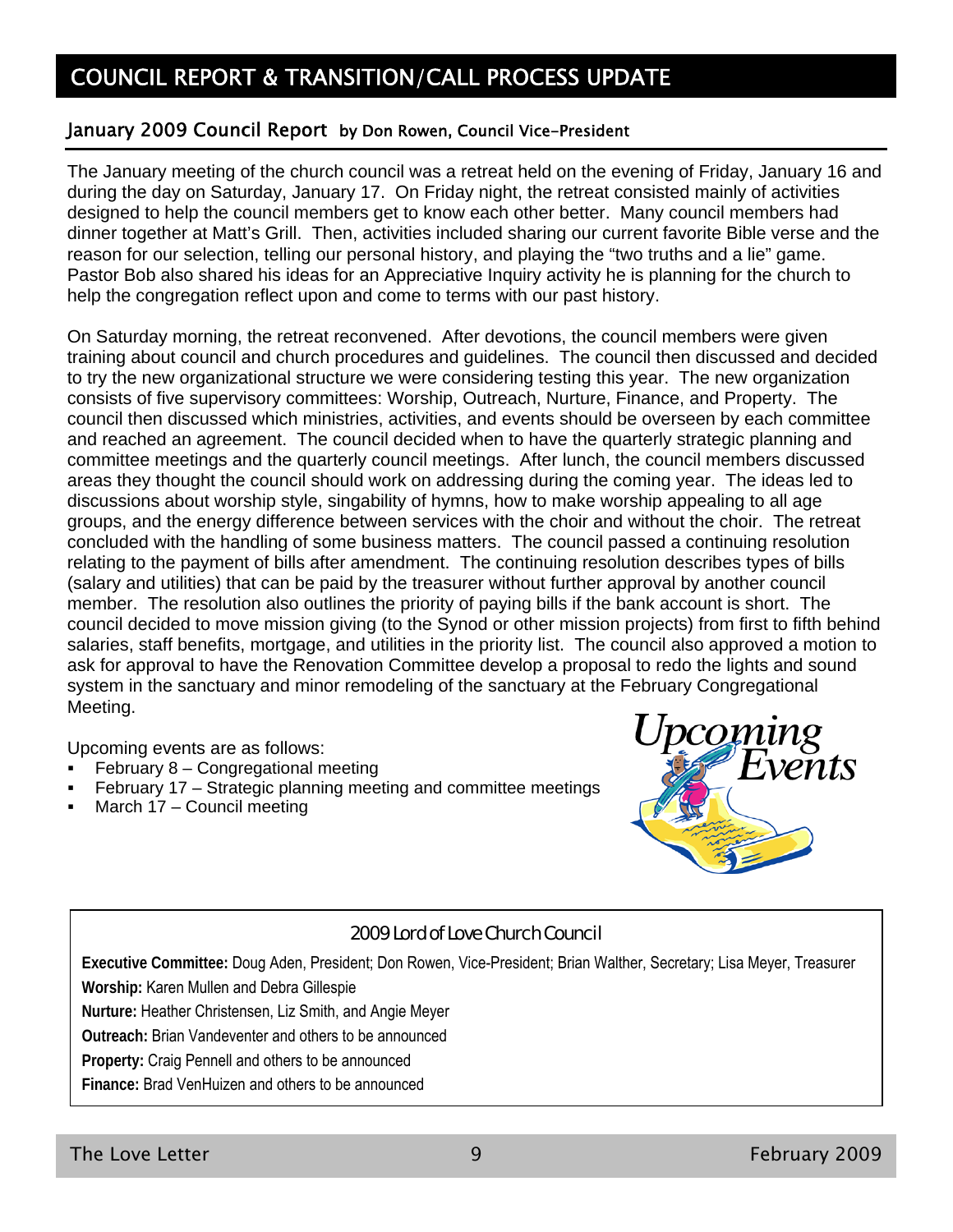## COUNCIL REPORT & TRANSITION/CALL PROCESS UPDATE

#### Bits and Pieces by Doug Aden, Council President

The Church Council held its annual retreat on the weekend of January 16 and 17. Like all retreats of this type, I have a difficult time getting excited about the event, but once I am there, I have good time and it becomes a learning experience. A highlight of the retreat was the devotions. All council members were asked to bring a favorite Bible verse, Bible book, or Bible story and tell what their selection meant to them. We used four for the opening and closing devotions on Friday evening and four for the opening devotions on Saturday morning. The stories almost became one as each person chose to talk about his/her selection and the message became real.



On Friday evening, we experimented with an exercise called "An Appreciative Inquiry and Congregational Change." We looked at what was happening at Lord of Love and at events outside the church during specific time periods, specifically from 1972, which was the beginning year of LOL, until the present. In discussing the events, we gained an understanding of the relationship between LOL and other activities that happen outside the church. The congregation will use this exercise in the visioning process later this spring.

On Saturday morning, we talked about the reorganization of the council and how the council would function in 2009. Individuals and responsibilities were assigned to committees, which are Executive, Nurture, Worship, Outreach, Property, and Finance. The purpose of the change is to get the congregation more involved in the ministries of the congregation rather than have a council member do all of the work. The committees are now preparing a list of ministries teams that will be needed for 2009, and on February 8, the day of the congregational meeting, we will conduct a job fair, which will give all members the ability to volunteer for a task or two.

Part of our discussion centered on the question, "**if we can't get volunteers to perform a task, should we keep the activity?**" Two specific items—Lenten soup suppers and summer breakfasts were discussed. What is you opinion? These two events contribute to the fellowship of the congregation, but are they worth the effort?

Saturday afternoon, we discussed Health Challenges to LOL or what can we do better. Each council member was asked to contribute one idea. The suggestions covered many areas, some of which were worship for younger adults, connecting with members who become inactive, inviting and welcoming, communication issues, inter-generational activities, children's choir, adult education, "singable" hymns, and the quality of the "non-choir" worship service on Sunday. In the exchange of ideas, one question was raised several times, and it was, **do we need to have two worship services on Sunday morning or should we have just one?** Pros and cons were raised, but many thought it was a question worth exploring. I ask that you give it some thought.

Our attendance at worship services stabilized in 2008. In 2006, we averaged 200 worshipers per Sunday; in 2007, we averaged 160 worshipers per Sunday; and in 2008, we averaged 162 worshipers. We can easily put 170 to 180 worshippers in our Sanctuary.

*Continued on the next page*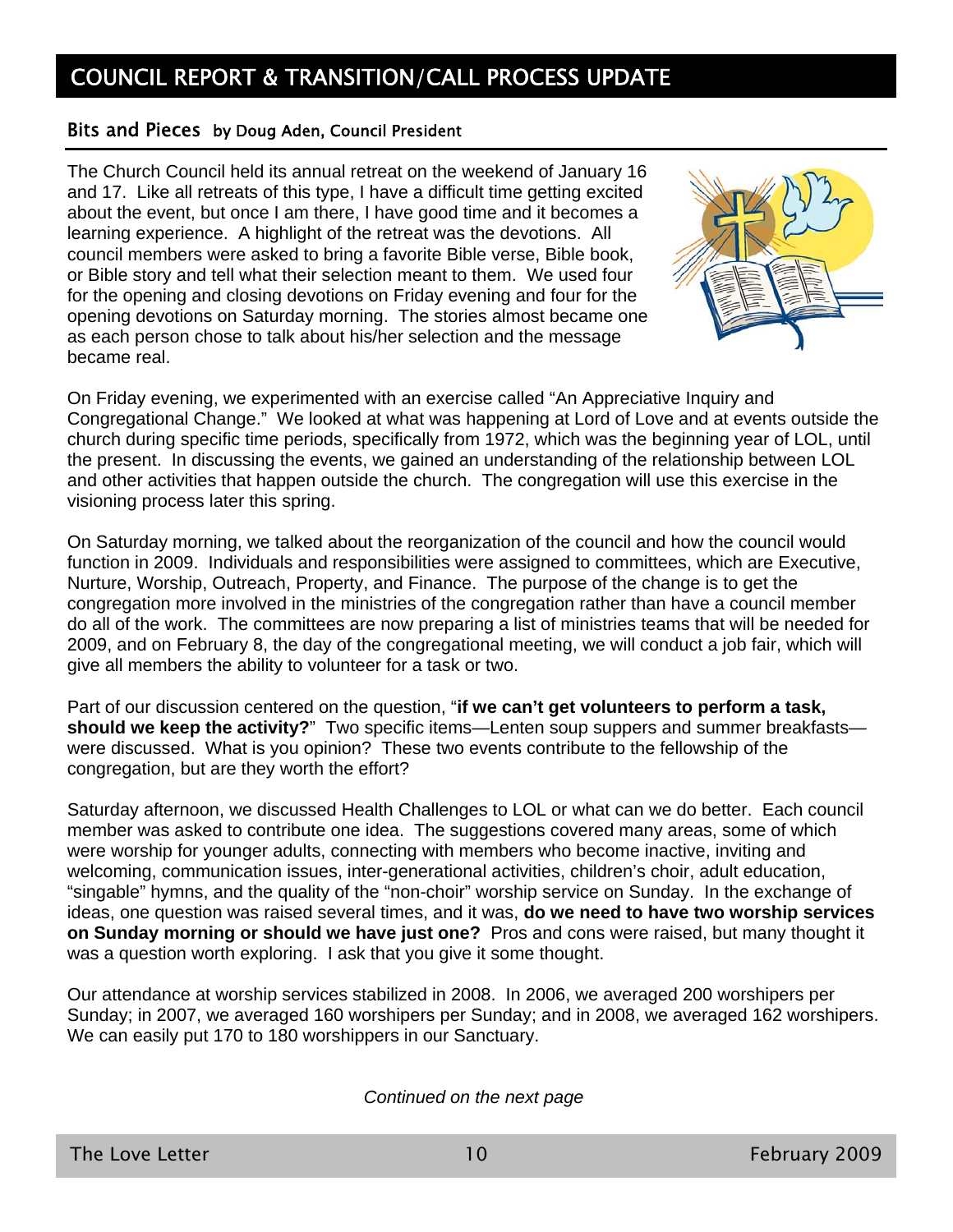# COUNCIL REPORT & TRANSITION/CALL PROCESS UPDATE

#### Bits and Pieces, continued

Before the end of the year, we purchased a HDTV for use by the Sunday School and the Youth. In December, we had a break-in, and the HDTV, a computer, a digital camera, and a monitor were taken, and there was some mild vandalism. As a result, we are reviewing the security procedures to see what changes can be made to make our building more secure. At the least, we will probably rekey the building and assign new security codes. Other measures are being considered, and we will communicate those to you as they are being implemented. It is difficult to have a facility that is 100% secure when the building is open to so many different groups. **Should we deny those groups access to the building?** I would say no. For instance, on January 16, AA, Boy Scouts, and the church council were using the building, and on January 17, the Scouts had their Pinewood derby, the Men's Breakfast group met, and the council used the building for the retreat.

CONGREGATIONAL<br>MEETING

Remember the Congregational Meeting and the Ministry Job Fair on February 8. As always, if you have any concerns, come and talk to me, a council member, or Pastor Bob.



#### Men's Breakfast Invitational

The second Men's Breakfast Invitational to be held at Lord of Love will be on Saturday, February 7 at 7:30 a.m. All men are invited. Please come if you are able!



#### Men's Retreat

Lutheran Men in Mission will be sponsoring a weekend retreat for men entitled *One Year to Live*. This retreat will be Friday evening, Saturday, and Sunday morning, March 27-29, 2009. Limited registrations are still available. Please contact Ron Thom, Paul Christenson, Tom Olson, Dave Lueders, or Brad VanHuizen for further information.

&



**INUNTURITY**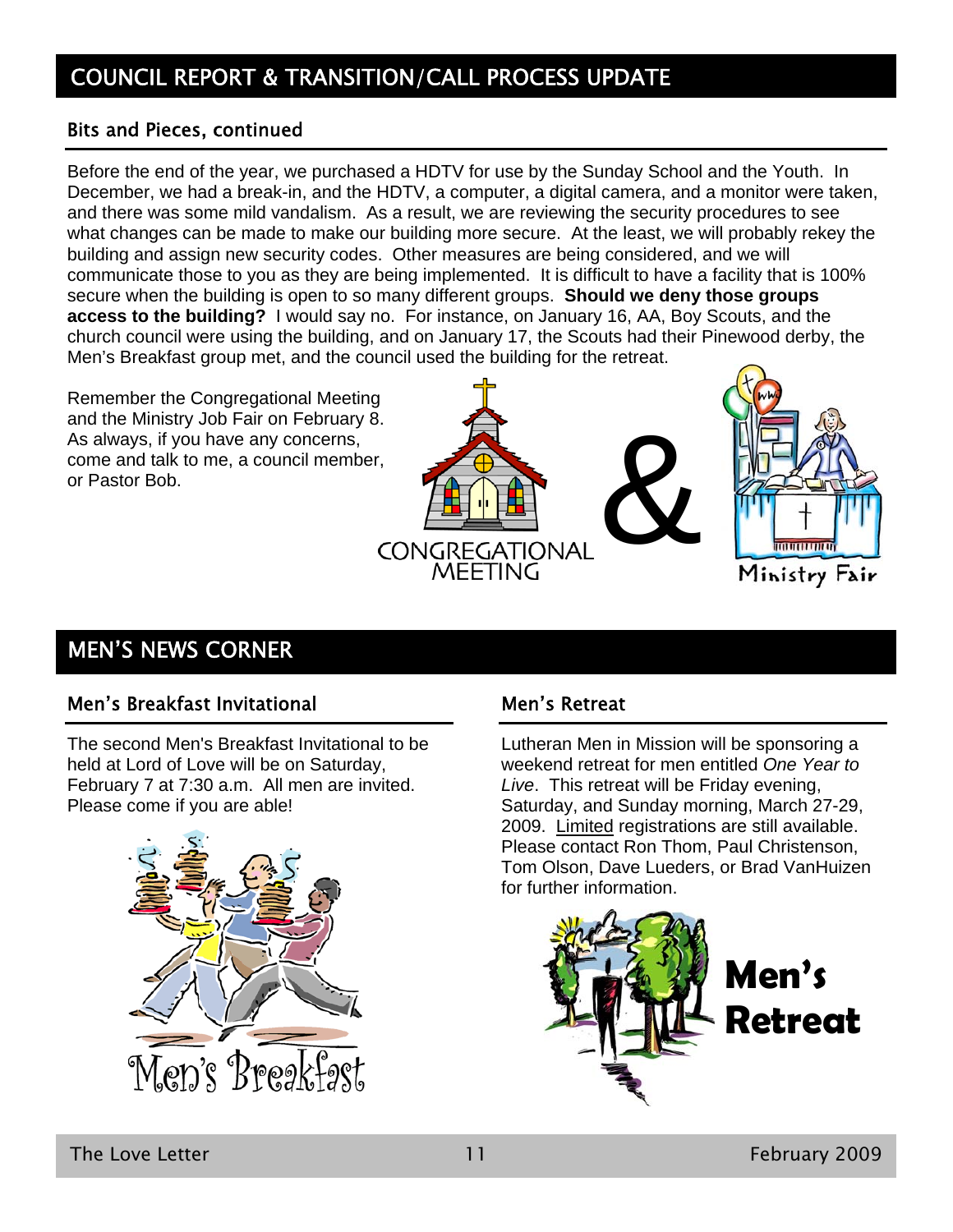#### Blessings from Ruth Manning, President, LOL Women of Love Cannell Crane Coffee

To my Sisters in Christ,

Too often, I am remiss in expressing my thanks to those about me who have helped in so many ways to make my life easier. This month, I'd like to acknowledge two women who have been very active in LOL Women of Love ministry.

First of all, Sandy Hall recently left the board after serving years and years and years (o.k., I know she's not that old) on our LOL Women of Love team. She's served in a number of capacities, committees, sub-committees, subsub-committees…you get my drift! But she has been a most valuable team member, and for that I give thanks. The good part is, as the most immediate past president of the organization, she continues as my "advisor," and I plan to utilize her talents and advice to the fullest extent.

Because of health reasons, Jessie Bell has just resigned from the board as treasurer. She, too, has been active in many other aspects of LOL women's ministry, and I will miss her wise counsel. Our prayers are for God's special grace on Jessie and her family and complete healing for her. And hopefully, in the not too distant future, we will welcome her back with her many gifts.

#### Lutheran Woman Today Bible Study

The *Lutheran Woman Today* Bible study continues with *Daniel: Thrown to the Lions* and the theme verse of Daniel 6:26b. All women are invited to attend either one of two study groups: at 6:00 p.m. on Monday, February 2 at Old Country Buffet at 145th and West Center Road, and at 6:00 p.m. on Wednesday, February 4 in the Joseph Room at church.



The ladies' coffee fellowship at Crane Coffee, 77th and Cass, is a wonderful time for laughter and friendship. Join us at 8:00 a.m. on February 6 and 20.



#### Thanks be to God. Women of Love Ministry Team

The Women of Love Leader Ministry Team will meet in the Joseph Room at 6:00 p.m. on Wednesday, February 11. All women are invited to participate. Pick up dinner in the Fellowship Hall and join us for planning and discussion!

#### Women's Retreat

Save the Date! Mark you calendar for the annual Women's Retreat to be held at the beautiful St. Benedict Center in Schyluer, Nebraska, on Friday evening April 24 and Saturday, April 25. This is a time for you to renew, recharge, and connect. Great food, lots of laughs, and Bible study included. Theme and retreat content is being developed and will be released soon along with registration information. So mark your calendar, and think about which girlfirends you'd like to invite to attend this wonderful event!

The Love Letter **12** February 2009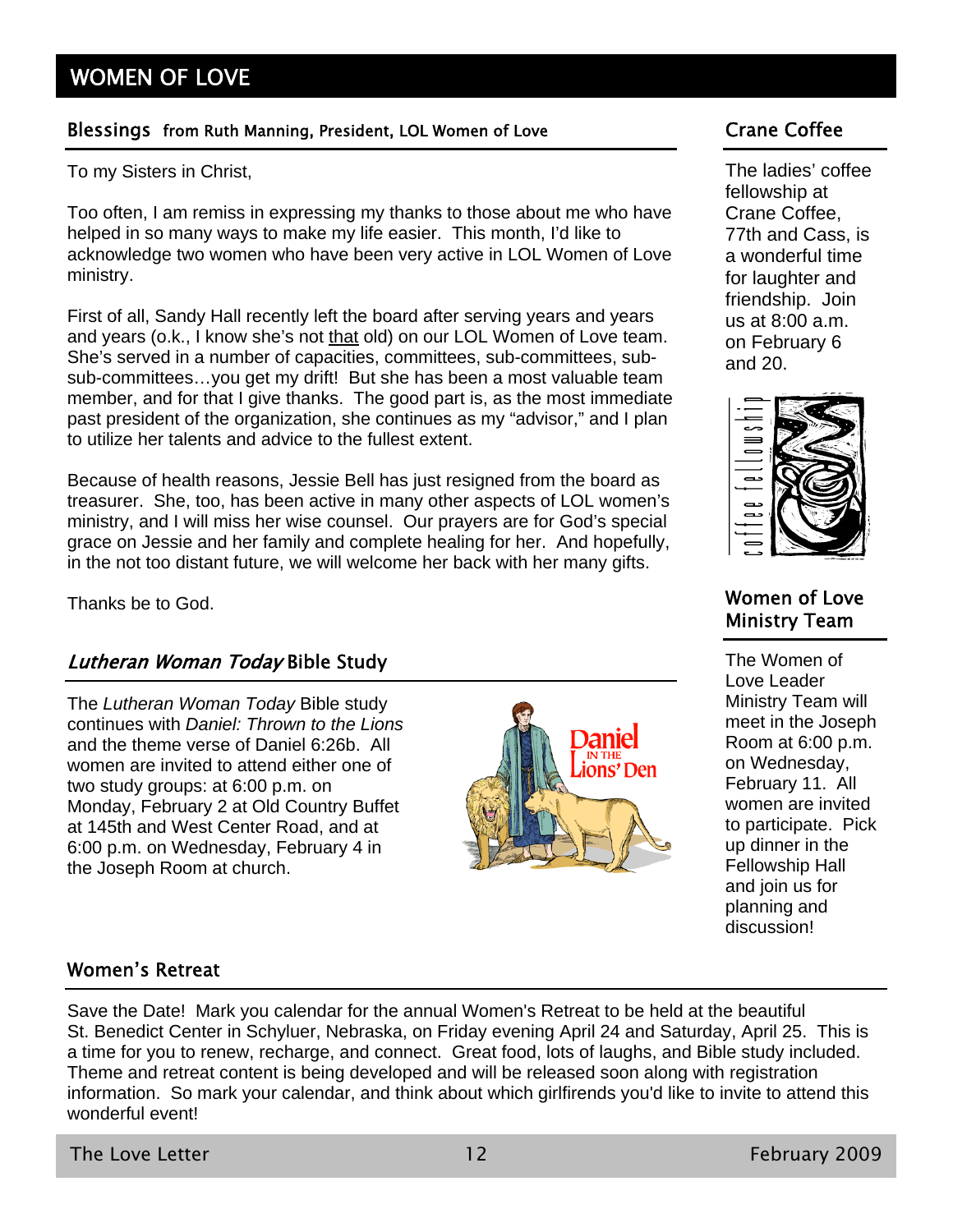#### Team Players Needed

Are you interested in working with women's ministry at Lord of Love and not signing your life away? Do we have the place for you! We have a number of "one time shot" opportunities for you to help in much needed ways. Check the following chart and see where you might volunteer. Please contact Ruth Manning at cranecoffeechick@gmail.com or 455-7221 by February 10. The pay isn't much, but the satisfaction is great!

| Position                                                                                                                | No. needed | Time commitment                                 |
|-------------------------------------------------------------------------------------------------------------------------|------------|-------------------------------------------------|
| Assist Rose Roberts in planning a light breakfast and working<br>out program details for the Women of Love meeting 3/28 | 2          | 1 planning session;<br>3/28 meeting             |
| Team members to develop all aspects of women's retreat<br>April 24-26 at St. Benedict's in Schuyler                     | $4-5$      | Info. due at Retreat<br>Center by April 9       |
| Team member with Beth Olson to develop plan for 2 LOL<br>women to participate in global ministry trip                   | 2          | Two years, timeline to<br>be determined by team |
| Team of young women to plan event (program, speaker, or)<br>for young mothers                                           | $3-4$      | Date to be determined                           |

Ruth Manning, president, and the Ministry Team are available as resources to the various planning teams.

#### Metro East Spring Gathering

The women of Luther Memorial Lutheran Church at 61st and Western in Omaha will host the annual Metro East (NSWO) Spring Gathering on Saturday, February 28. Registration fee is \$15, includes lunch and materials, and is transferable but not refundable. Please register by Wednesday, February 18. Registration forms are available at the Information Center in the Narthex.

Meeting under the theme *Seeds of the Heart: Growing in Grace*, Metro East women will have the opportunity to participate in a variety of workshops; do a Bible study with Pastor Martin Russell, assistant to the bishop; and hear keynote speaker, Pastor Pam Ciulla. Pastor Pam joined the staff of First Lutheran Blair a year ago as associate pastor. There also will be displays and information from a number of ministry arms of the ELCA.



Monetary offering will be distributed with half going to Churchwide Women's Organization and the remaining divided equally between the Nebraska Synodical Women's Organization and the Lutheran Disaster Fund. Tangible offerings will be brought for the Oaks Indian Mission in Oaks, Oklahoma. Randi VenHuizen is coordinating LOL contributions. Please watch for a collection box in the narthex. The deadline for bringing in tangibles will be Sunday, February 22. Items needed are 12x18 cutting boards, ink pens, hair dryers, baseball gloves, brooms, mops, assorted cleaning supplies, individually wrapped hard candy, curling irons, 2-gallon plastic food storage bins, AAA and AA batteries, and WalMart shopping cards of \$25 or less.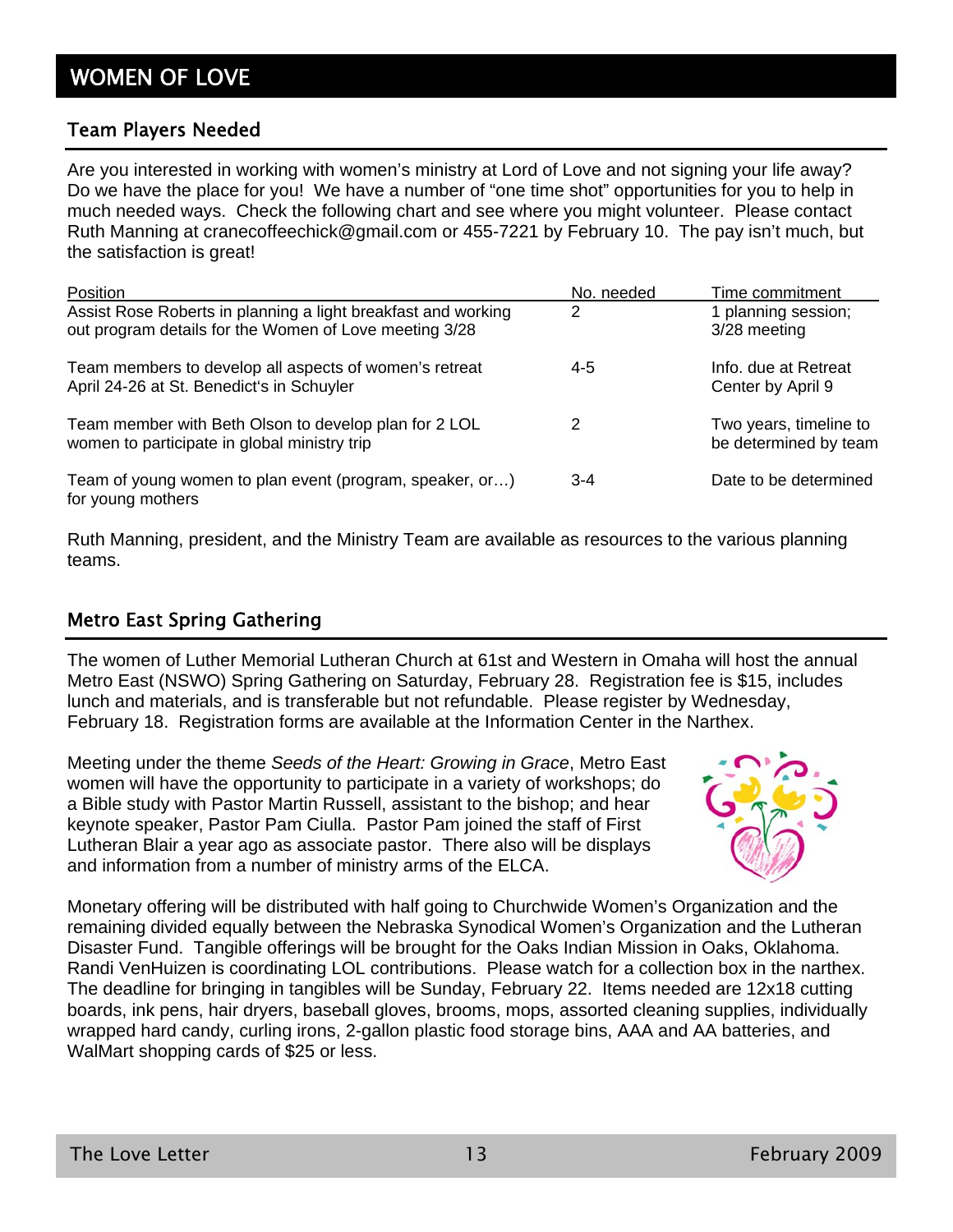## WOMEN OF LOVE

#### Lord of Love Women Participate in Global Ministry Visit

How would you like to be the subject of that article in *The Love Letter* in a couple of years? It can happen to you!

When our women met in November to plan for the 2009 ministry year, we evaluated our past year's activities, brainstormed wildly (nothing was too weird to bring up) about future activities, and then with Beth Olson's deft hand with colored markers and newsprint, lined up our past activities and future proposals against the Mission Statement of Church-Wide Women of the ELCA: *To mobilize women to act boldly on their faith in Jesus Christ*, and CWO's Purpose Statement: *As a community of women created in the image of God, called to discipleship in Jesus Christ, and empowered by the Holy Spirit, we commit ourselves to grow in faith, affirm our gifts, support one another in our callings, engage in ministry and action, and promote healing and wholeness in the church, the society, and the world*.

It was fun to see where the various activities fell…and many of them came under more than one category. However, several things fell by the wayside. We determined that they were good activities, but questioned, "Is this really that important considering our time/energy?", or "Doesn't this duplicate ministry being done by another group?"

But one of the suggestions that elicited a lot of excitement and interest was to work towards sending a couple of LOL women on a global mission trip. As an example, the Nebraska Synod has organized several trips over the past few years. (One leaves for Tanzania the first of February.) We do have an ongoing relationship with sister congregations in both Tanzania and Argentina, and recently two women from each of these countries spent a couple of weeks in Nebraska with our NSWO. Other mission organizations offer guided trips to help people get acquainted with those in need in other countries and to actually see what happens to our mission dollars. We know that there will continue to be a number of opportunities to become involved in such a mission trips.



Global Missions

And so, we begin our planning. Beth Olson has graciously accepted the opportunity to head up a team of LOL women to help formulate a plan to participate in a "global" visit. She is looking for at least two others to work with her. Perhaps you've participated in a mission trip at some time and your life was changed because of it. Or maybe you would be interested in participating or planning such a trip? If so, please contact Beth or Ruth Manning to share your interest.

Secondly, we have invited Pearl Anderson, a member of Rejoice Lutheran in Omaha, to be our guest speaker at a breakfast meeting at LOL on Saturday, March 28 at 9:30 a.m. Pearl has personally participated in and was a key organizer for Nebraska Synod trips. Most recently, she served as Companion Synod coordinator and organizer of the vision trip mentioned earlier for our sisters from Argentina and Tanzania.

Please pray for LOL's coordinating team and your role in being a support for it. And do come for breakfast on March 28.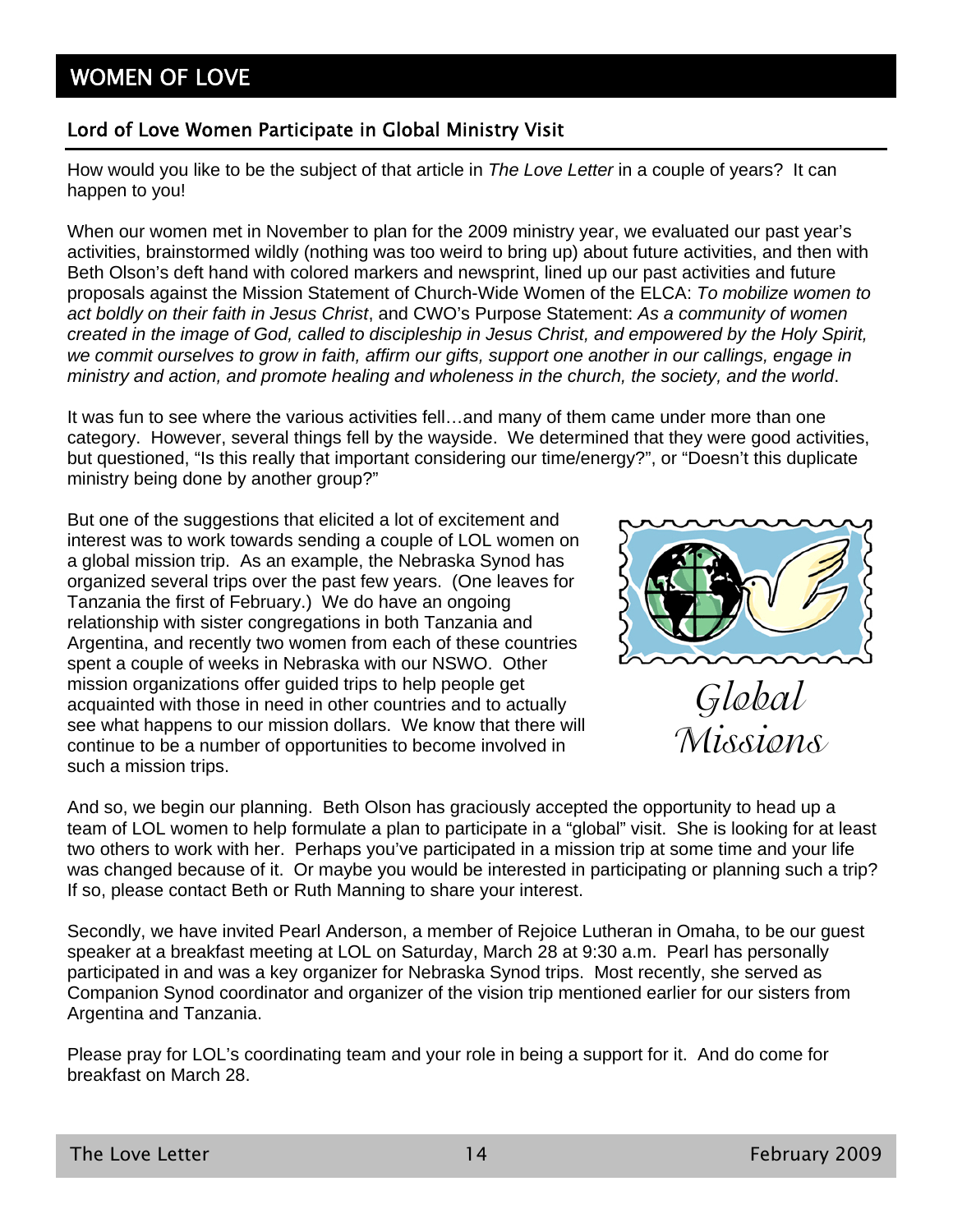## WOMEN OF LOVE

#### LOL Women of Love Breakfast

All women are invited to join together for fellowship and breakfast at 9:30 a.m. on Saturday, March 28 in the Fellowship Hall. Rose Roberts is team coordinator for this meeting and is looking for volunteers to help with planning, serving, etc. Please contact her if you can help.

Pearl Anderson, Nebraska Companion Synod coordinator, will be our guest speaker and share experiences of recent international mission trips. This is in preparation for participation of two women from LOL to participate in such a trip in a couple of years.



Also, revised by-laws for LOL Women of Love will be presented as we further develop a team approach to women's ministry rather than our past board approach.

You are invited, and bring a friend!



#### Calendar of Events

#### **February**

| $\overline{2}$   | 6:00 p.m.   | LWT Bible Study, Old Country Buffet, 145th and Center |                   |
|------------------|-------------|-------------------------------------------------------|-------------------|
| 3                | $9:00$ a.m. | Quilters, Fellowship Hall                             |                   |
| $\overline{4}$   | 6:00 p.m.   | LWT Bible Study, Joseph Room                          | <b>EBRUAD.</b>    |
| 6                | 8:00 a.m.   | Women's Crane Coffee Fellowship, 77th and Cass        |                   |
| 11               | 6:00 p.m.   | Women of Love Ministry Team Meeting, Joseph Room      |                   |
| 17               | $9:00$ a.m. | Quilters, Fellowship Hall                             |                   |
| 20               | 8:00 a.m.   | Women's Crane Coffee Fellowship, 77th and Cass        |                   |
| 28               |             | Metro East Spring Gathering, Luther Memorial, Omaha   | Women <b>ELCA</b> |
| <b>Coming Up</b> |             |                                                       |                   |

March 28 Women of Love meeting with Pearl Anderson, guest speaker, 9:30 a.m. April 24-25 Women's Annual Retreat at St. Benedict Retreat Center, Schuyler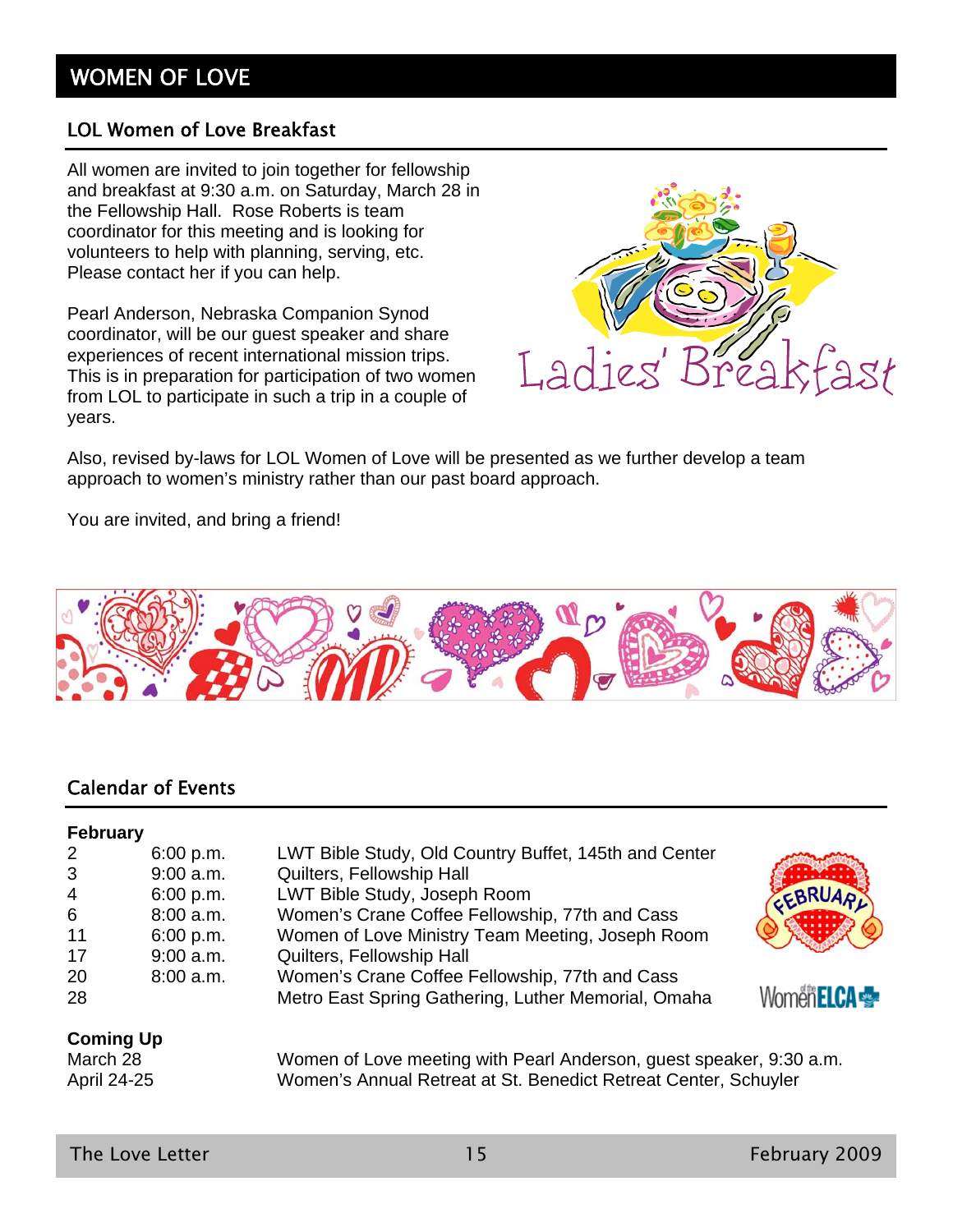## LOL YOUTH

#### You're Invited…to an Un-Birthday Party!

All youth are invited to an Un-Birthday Party on Sunday, February 15 after the 10:30 a.m. worship service. It's to celebrate everyone's Baptismal Birthdays! There will be a white elephant gift exchange (\$5 gift limit).



## Preparations for Youth Gathering Begin *Who's going to New Orleans this summer?*

Those going to the 2009 ELCA Youth Gathering in New Orleans this summer met in January to begin planning for the trip. The youth were asked to share some of their expectations for the trip, such as what they hoped to learn at this gathering. The youth said they hoped to learn:

- "about the culture of New Orleans, and learn more about my faith and sharing it with others."
- "more about myself and my relationship with God."
- "about New Orleans about its history and culture."
- "about life in New Orleans."
- "more about all the people going and the community that we'll be staying in."
- "about the culture and life in New Orleans, while mixing what I learn with my faith to expand it even further. I'm excited to see how this trip affects my faith."

Youth Chaperones Laura Armitage Josh Combes<br>Jason Combes Carissa Christ Casey Florea **Jeri Morgan** Lauren Florea **Jim Morgan** Matt Garder Alex Harris Kevin Krause Kimi Lueders Kira Luxon Nadine Rowen Sarah Vandeventer

Carissa Christenson



#### Calendar of Youth Events

#### **February**

15 Un-Birthday Party and White Elephant Gift Exchange

#### **Coming Up**

| March 1    | Planning for youth church service          |
|------------|--------------------------------------------|
| March 8    | Sledding or Movie Day after second service |
| March 15   | <b>Youth Church Service</b>                |
| July 19-26 | <b>ELCA Youth Gathering in New Orleans</b> |

The Love Letter 16 February 2009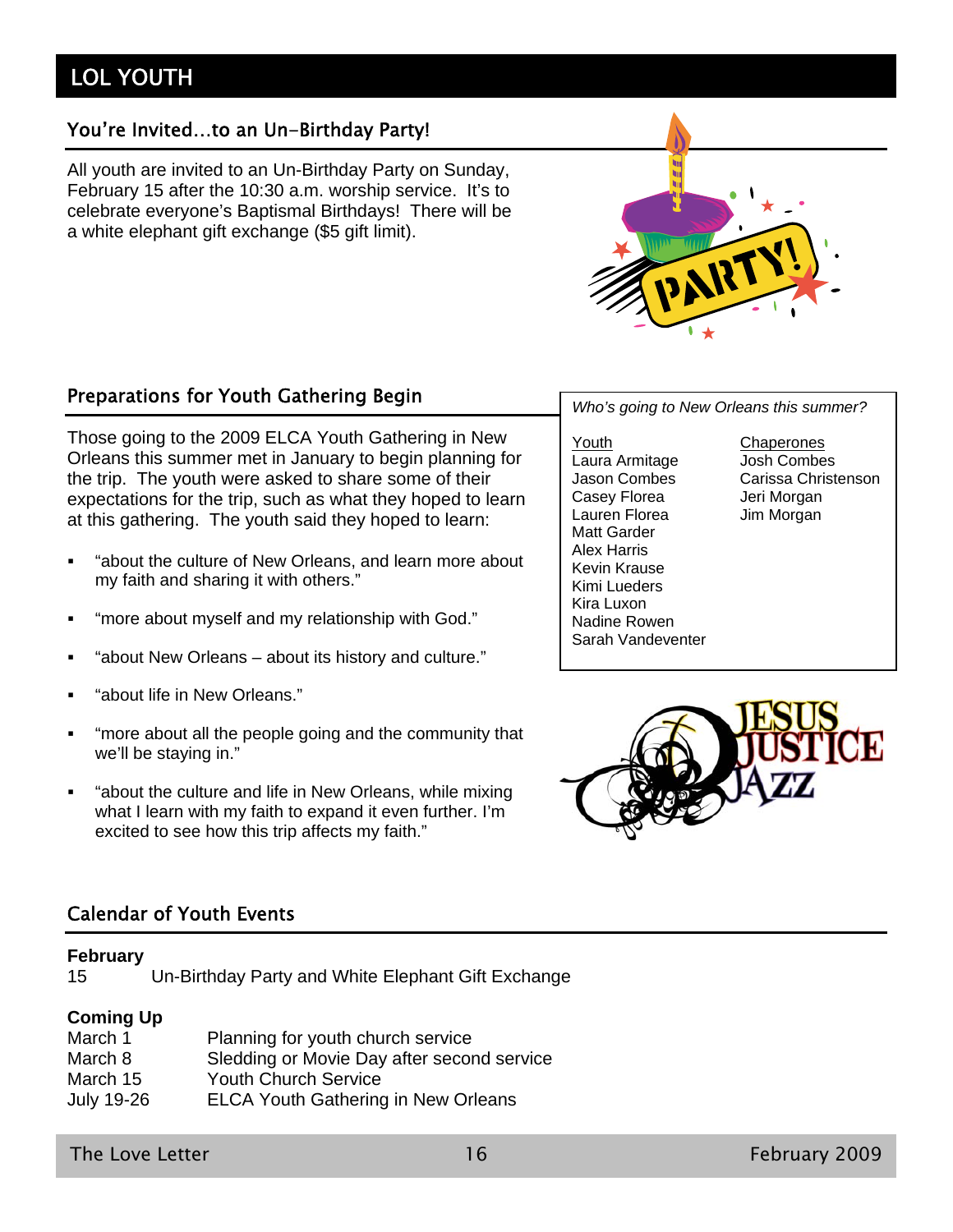

© copyright Virginia Sigle / biblekidsfunzone.com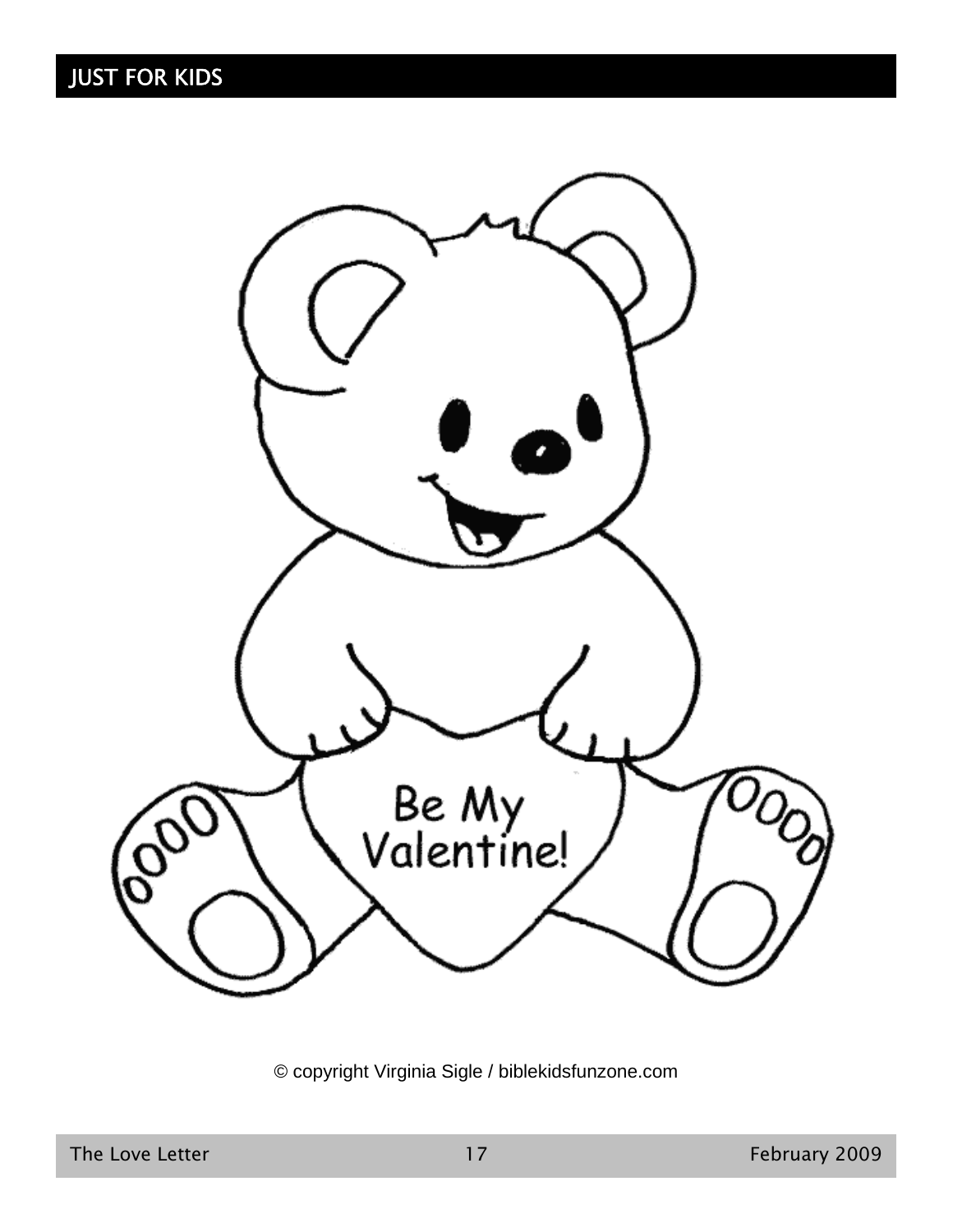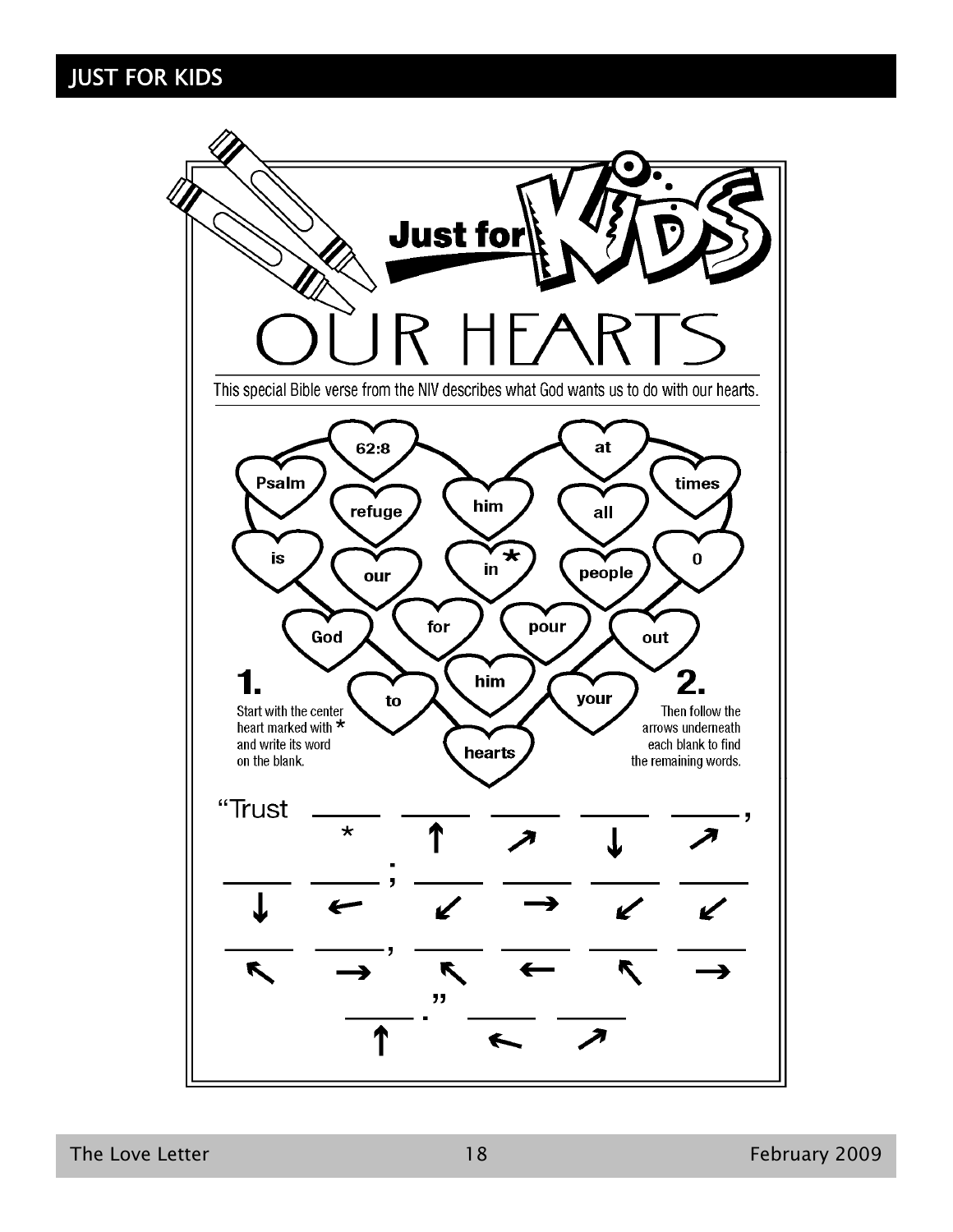#### In Our Prayers

Chris Baker (brother-in-law of Ron Thom) Dick and Jessie Bell Ryan Bolen (nephew of Sandy Hall) Jan Davis (aunt of Paula Foster) Pearl Garnaas Norma Gunter Cindy Harper (friend of Lynda McGraw) Matthew Hayek (nephew of Sandy Hall) Harold and Marj Holbrook (parents of Judy Messerschmidt) Rachael Hueftle (student of Linda Christensen) Cathy Johnson (friend of Marilyn Thomsen) Gene Jordan (uncle of Paula Foster) Bob Kasworm and his ministry in Tanzania Hannah Knudson (neighbor of the VenHuizens) Mike Koesters (friend of David Boarts) Paula Lawhead (at seminary) Mark Ley Rose Lubbert (friend of the Rieffs) Carl Lueders (uncle of Dave Lueders) Irene Lund (aunt of Brian Lund) Rebecca Lund (at seminary) Pastor Elisante Maimu

Chris Miller (nephew of Judy Egr) Pastor Elibariki Mtui and all the saints of TPC Lutheran Parish, Tanzania Harry Naasz Tom Parker (friend of the Lueders) Dianna Poledna (sister of Jan Miller) Joe Policky (grandfather of Tamra Johnston) Berniece Reitan Doyle Sones (father of Dayla Miller) Joey Thompson (friend of the Murphys) Zeffin Thurow (cousin of Deb Lund) Brody Vermilyea (grandson of Brian and Nancy Shinrock) Harlan Walther (father of Brian Walther) Agnes Wilson Bernie Wolff (friend of Marilyn Thomsen) Rob Zalk (cousin of Mary Lou Gustafson) Men's servant ministry Stephen Ministers and their care receivers

Those deployed around the world Those seeking employment Those who mourn

If you would like to add a name to the In Our Prayers section of *The Love Letter*, please contact the office at 402.493.2946, send an email to marylou@lord-of-love.org, or fill out a prayer request note available in the narthex and place it in the basket. **Please help keep this list current by informing us when a name can be removed.** Thanks!

#### Love Notes

Thank You Advent Devotions Writers!

The Prophecy of

Bethlehem witnessed by the Shepherds truly helped me hear the Angels sing coming home Christmas Eve after the 11:00 p.m. service.

I thank God for all who shared their struggles, faith, hope, lives, and blessings from our Lord and Savior, Jesus Christ. You gave me Aha and WOW moments to remember.

Continue to let His Light shine in 2009 and help us do what God would like us to do.

God's Love be to all of His Children - John 3:16,

Lynda McGraw

Many thanks to all who assisted me in any way while my hands were bandaged from the 2nd degree burns I got over Thanksgiving. My hands are totally recovered and functional again! (I think we'll go out for Thanksgiving next year!)

I want to thank the Men's Breakfast Ministry elves for collating last month's Love Letter. I put out a call for help, and you pitched right in. What a blessing you are, THANK YOU!

My thanks also to Janet Guthrie and Amy Kragnes for help with the bulletins. I am so grateful for your assistance. Many others offered assistance and kind words. I truly appreciate all of you!

With heartfelt thanks, Mary Lou



The Love Letter 19 February 2009